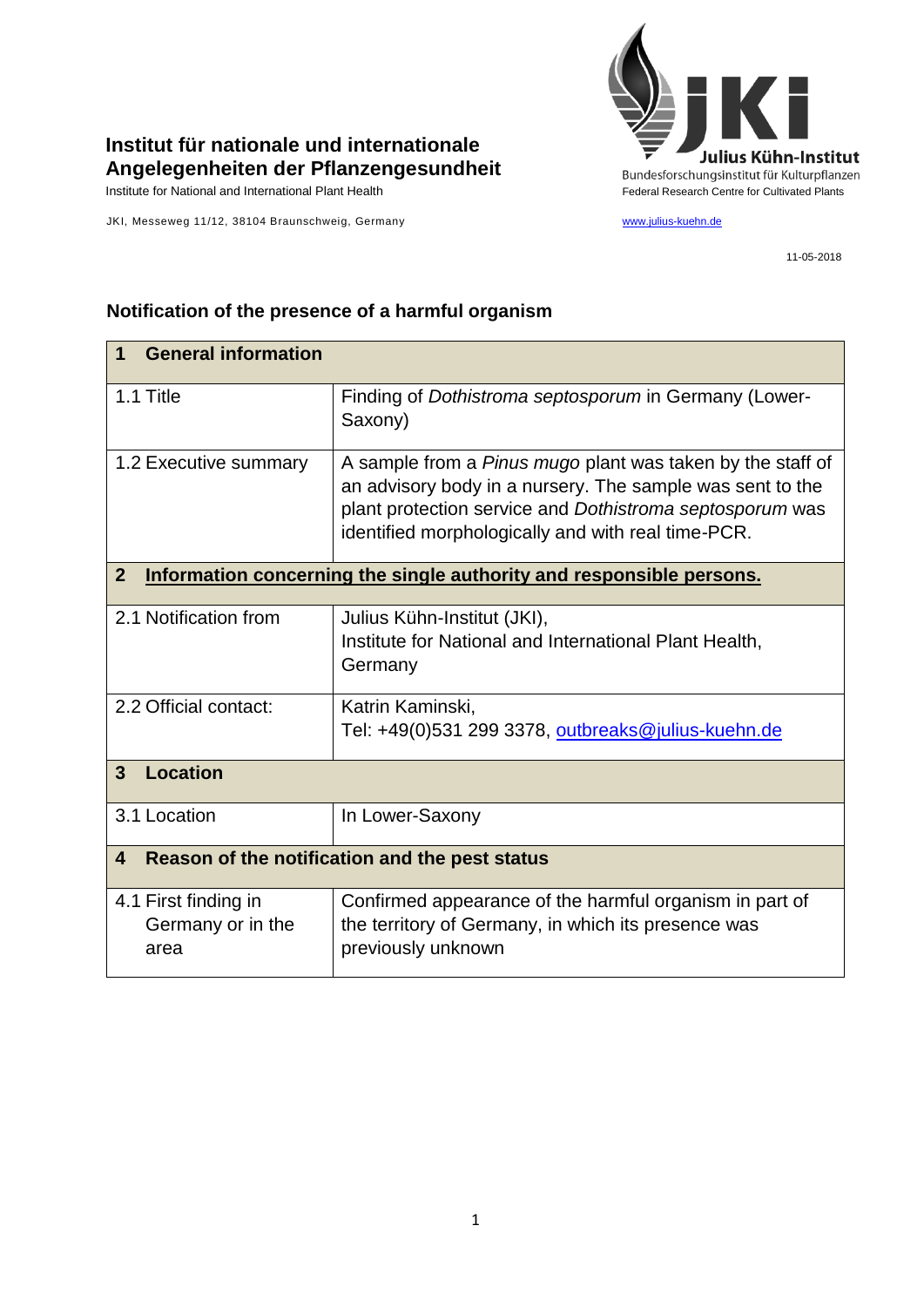| 4.2 Pest status of the area where the<br>harmful organism has been found<br>present, after the official<br>confirmation.              | Transient, actionable, under eradication                                                                                                                                                                          |  |
|---------------------------------------------------------------------------------------------------------------------------------------|-------------------------------------------------------------------------------------------------------------------------------------------------------------------------------------------------------------------|--|
| 4.3 Pest status in Germany before the<br>official confirmation of the<br>presence, or suspected presence,<br>of the harmful organism. | Present, only in some parts of Germany                                                                                                                                                                            |  |
| 4.4 Pest status in Germany after the<br>official confirmation of the presence<br>of the harmful organism.                             | Present, only in some parts of Germany                                                                                                                                                                            |  |
| Finding, sampling, testing and confirmation of the harmful organism.<br>5                                                             |                                                                                                                                                                                                                   |  |
| 5.1 How the presence or appearance of<br>the harmful organism was found.                                                              | Information submitted by staff of an<br>advisory body                                                                                                                                                             |  |
| 5.2 Date of finding:                                                                                                                  | 05-04-2018                                                                                                                                                                                                        |  |
| 5.3 Sampling for laboratory analysis.                                                                                                 | 05-04-2018: firstly, the sample was<br>placed in a wet chamber and when further<br>symptoms developed, the sample was<br>sent to the official laboratory in<br>Brandenburg for identification of the<br>pathogen. |  |
| 5.4 Date of official confirmation of the<br>harmful organism's identity.                                                              | 27-04-2018                                                                                                                                                                                                        |  |
| Infested area, and the severity and source of the outbreak in that area.<br>6                                                         |                                                                                                                                                                                                                   |  |
| 6.1 Size and delimitation of the infested<br>area.                                                                                    | 86 plants for planting                                                                                                                                                                                            |  |
| 6.2 Characteristics of the infested area<br>and its vicinity.                                                                         | Open air – production area: nursery                                                                                                                                                                               |  |
| 6.3 Infested plant(s), plant product(s)<br>and other object(s).                                                                       | Pinus mugo                                                                                                                                                                                                        |  |
| 6.4 Severity of the outbreak.                                                                                                         | Most trees showed characteristic<br>symptoms of red-banded needles.                                                                                                                                               |  |
| 6.5 Source of the outbreak                                                                                                            | unknown                                                                                                                                                                                                           |  |